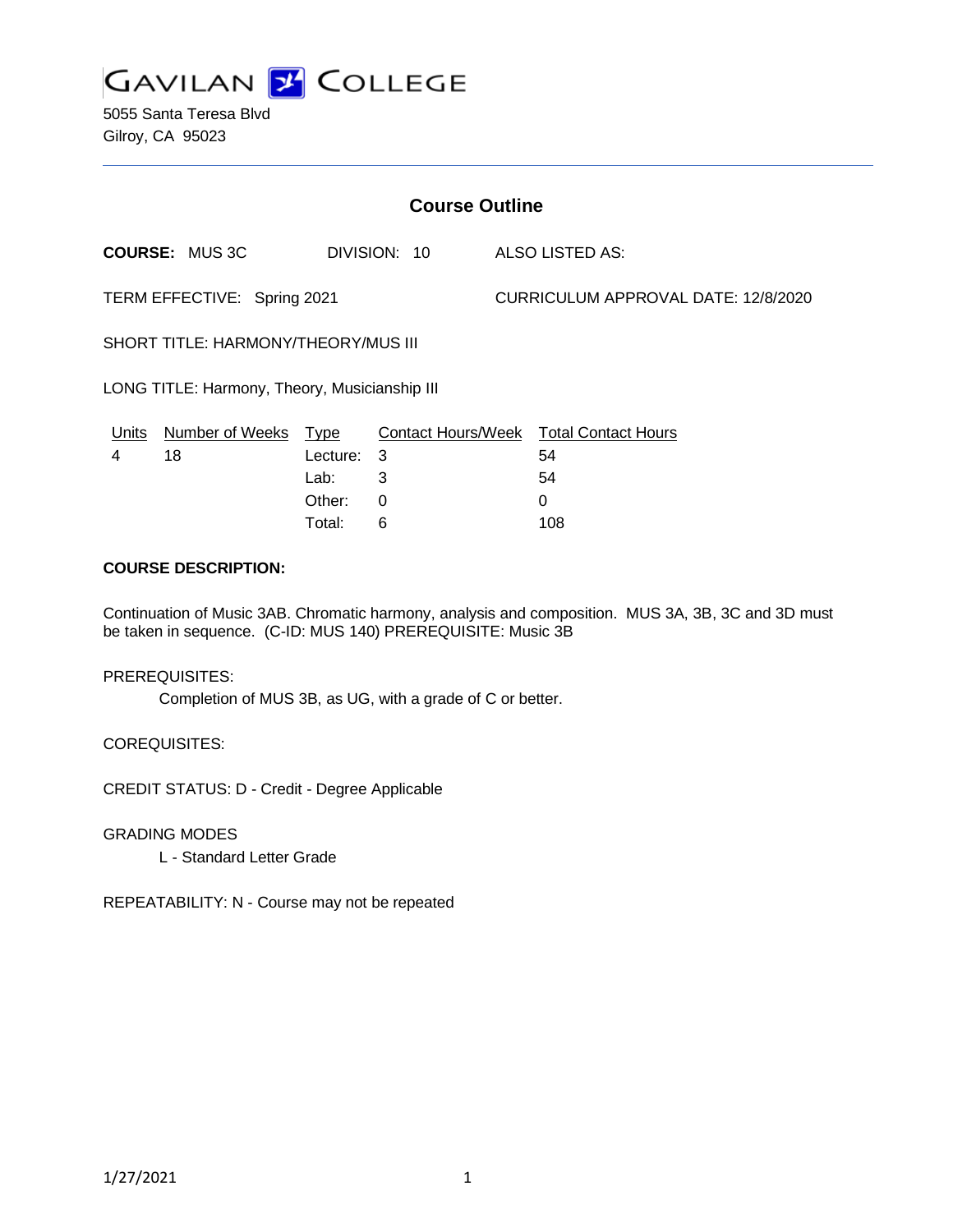SCHEDULE TYPES:

- 02 Lecture and/or discussion
- 03 Lecture/Laboratory
- 04 Laboratory/Studio/Activity
- 047 Laboratory LEH 0.7
- 05 Hybrid
- 71 Dist. Ed Internet Simultaneous
- 72 Dist. Ed Internet Delayed
- 73 Dist. Ed Internet Delayed LAB
- 737 Dist. Ed Internet LAB-LEH 0.7

# **STUDENT LEARNING OUTCOMES:**

1. Present analyses of significant compositions in oral and written presentations Measure of assessment: Test/Assignments Year assessed, or planned year of assessment: 2010

2. Explain and justify the presence of every musical event in a score Measure of assessment: Analysis and Writing Assignments Year assessed, or planned year of assessment: 2010

3. Demonstrate the ability to analyze music in 1 to 4 parts in all stylistic periods from medieval to modern Measure of assessment: Project Analysis Year assessed, or planned year of assessment: 2013

4. Compose common practice period-style music for keyboard instrument. Measure of assessment: Composition Project and Analysis Year assessed, or planned year of assessment: 2013

## **CONTENT, STUDENT PERFORMANCE OBJECTIVES, OUT-OF-CLASS ASSIGNMENTS**

Curriculum Approval Date: 12/8/2020 **DE MODIFICATION ONLY**

WEEK 1 4 Lec, 2 Lab REVIEW 3AB MATERIAL. Assigned reading and problems. Self-paced lab. Student performance objectives: students will review 3ab material WEEK 2 4 Lec, 2 Lab APPLICATION of 4-part harmonic procedures to music in 1,2,3 or more parts, using implied harmonies and harmonic reductions. Assigned reading and problems. Self-paced lab. Student performance objectives: students will compose a short chorale WEEK 3 4 Lec, 2 Lab SCORE READING. Transpositions. Unusual clefs. Keyboard arrangements. Assigned reading and problems. Self-paced lab. Student performance objectives: students will analyze scores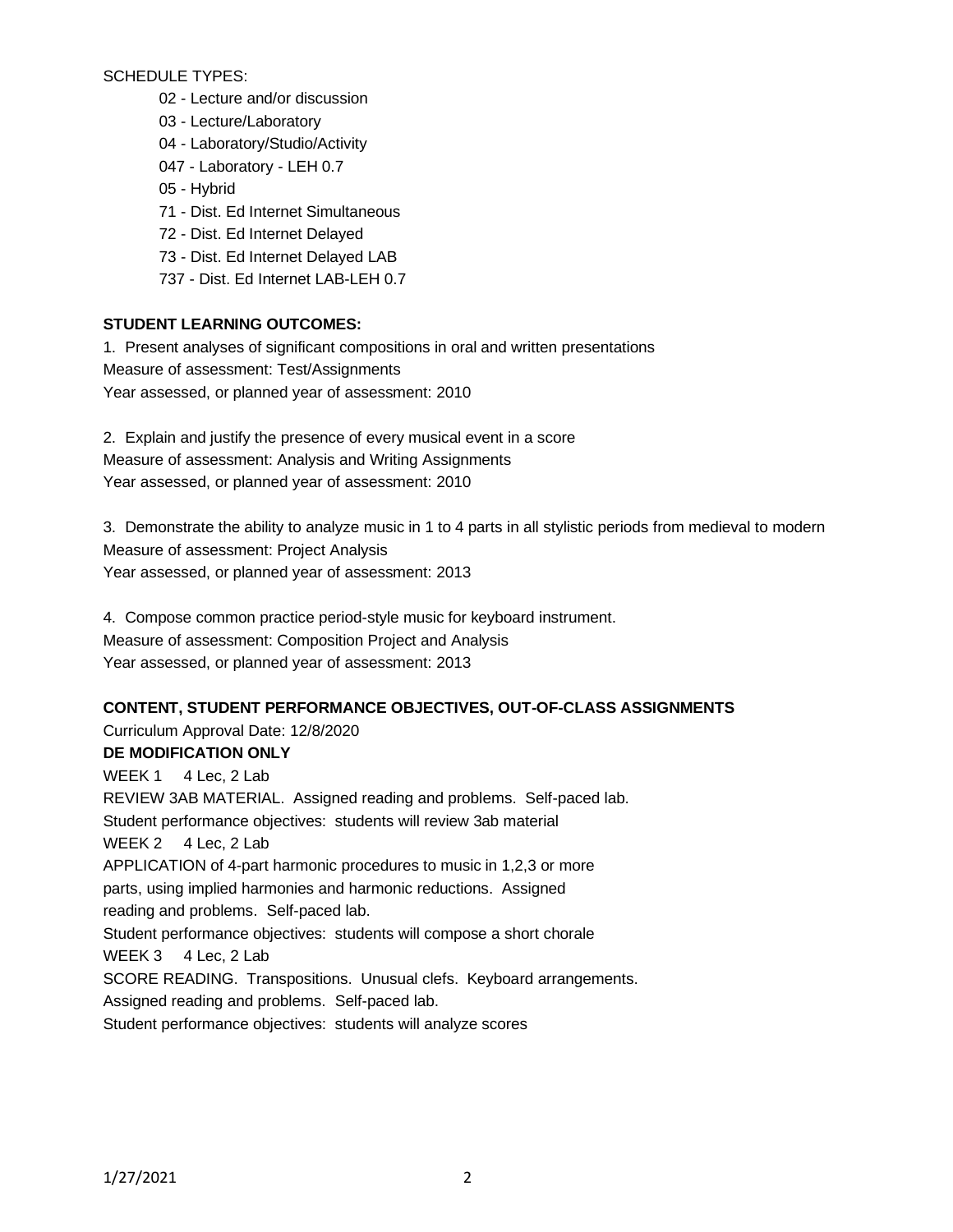WEEK 4 4 Lec, 2 Lab MEDIEVAL ANALYSIS. Gregorian Chant, notation, compositional and analytical techniques (Liber Usualis). Assigned reading and problems. Self-paced lab. Student performance objectives: students will analyze Gregorian Chant WEEK 5 4 Lec, 2 Lab MEDIEVAL POLYPHONY. Compositional and analytical techniques. Assigned reading and problems. Self-paced lab. Student performance objectives: students will analyze Medieval Polyphony WEEK 6 4 Lec, 2 Lab RENAISSANCE POLYPHONY. Compositional and analytical techniques. Assigned reading and problems. Self-paced lab. Student performance objectives: students will analyze Renaissance Polyphony WEEK 7 4 Lec, 2 Lab EARLY BAROQUE. Compositional and analytical techniques. 2-voice inventions. Assigned reading and problems. Self-paced lab. Student performance objectives: students will analyze early Baroque compositions WEEK 8 4 Lec, 2 Lab BAROQUE KEYBOARD LITERATURE. Analysis of works by representative composers. Assigned reading and problems. Self-paced lab Student performance objectives: students will analyze Baroque keyboard examples. WEEK 9 4 Lec, 2 Lab REVIEW AND MIDTERM EXAMINATION. WEEK 10 4 Lec, 2 Lab FUGUE. Analysis of examples by Bach. Assigned reading and problems. Self-paced lab Student performance objectives: students will analyze Bach fugues. WEEK 11 4 Lec, 2 Lab COMPOSITION. Fugue. Assigned reading and problems. Self-paced lab. Student performance objectives: students will compose a short fugue WEEK 12 4 Lec, 2 Lab VARIATIONS. Analytical and compositional techniques. Assigned reading and problems. Self-paced lab. Student performance objectives: students will analyze variations WEEK 13 4 Lec, 2 Lab COMPOSITION. Theme and variations. Assigned reading and problems. Self-paced lab Student performance objectives: students will compose a set of variations WEEK 14 4 Lec, 2 Lab CLASSICAL WORKS. Analytical and compositional techniques. Works by Haydn and Mozart. Assigned reading and problems. Self-paced lab. Student performance objectives: students will analyze classical works.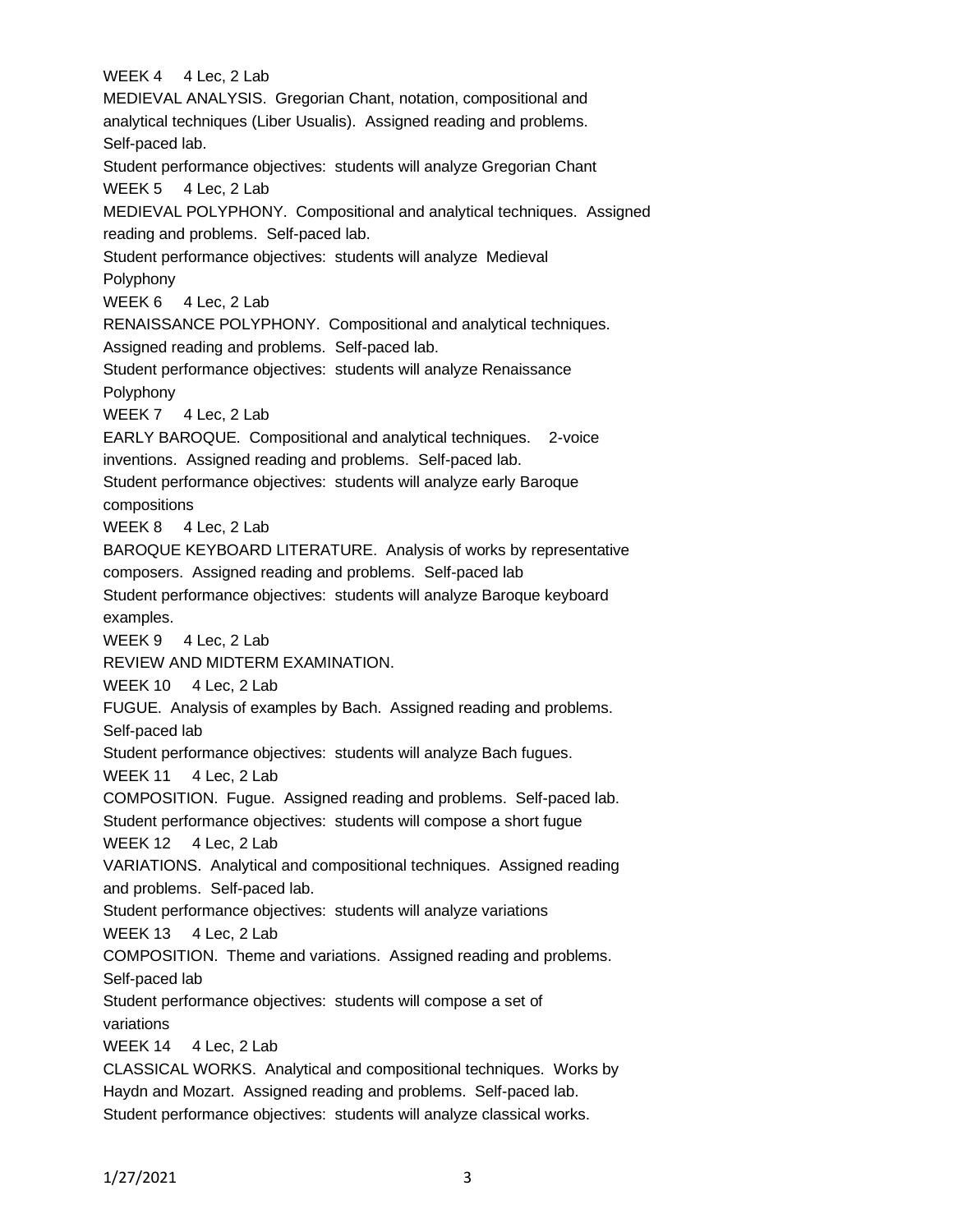WEEK 15 4 Lec, 2 Lab COMPOSITION. Rondo form. Assigned reading and problems. Self-paced lab. Student performance objectives: students will compose short pieces in the Classical style WEEK 16 4 Lec, 2 Lab ROMANTIC WORKS. Analytical and compositional techniques. Beethoven. Assigned reading and problems. Self-paced lab. Student performance objectives: students will analyze and compose Short pieces in the Romantic style WEEK 17 4 Lec, 2 Lab REVIEW FOR FINAL EXAM WEEK 18 2 Hours FINAL EXAMINATION. Included in content section.

### **METHODS OF INSTRUCTION:**

Lecture.

### **METHODS OF EVALUATION:**

Writing assignments Percent of total grade: 10.00 % 10% - 20% Written homework Problem-solving assignments Percent of total grade: 60.00 % 60% - 70% Homework problems; Quizzes; Exams Skill demonstrations Percent of total grade: 5.00 % 5% - 10% Class performance; Other: Analysis projects. Objective examinations Percent of total grade: 5.00 % 5% - 10% Completion OUT OF CLASS ASSIGNMENTS: Required Outside Hours: 2 Assignment Description: Each Student must attend one concert pre-approved by the instructor.

## **REPRESENTATIVE TEXTBOOKS:**

Required Representative Textbooks Clendinning/Marvin. The Musicians Guide to Theory and Analysis. New York/London: Norton,2016. Current up-to-date examples. ISBN: 978-0-393-28320-4 Reading Level of Text, Grade: 9-12 Verified by: Dahveed Behroozi